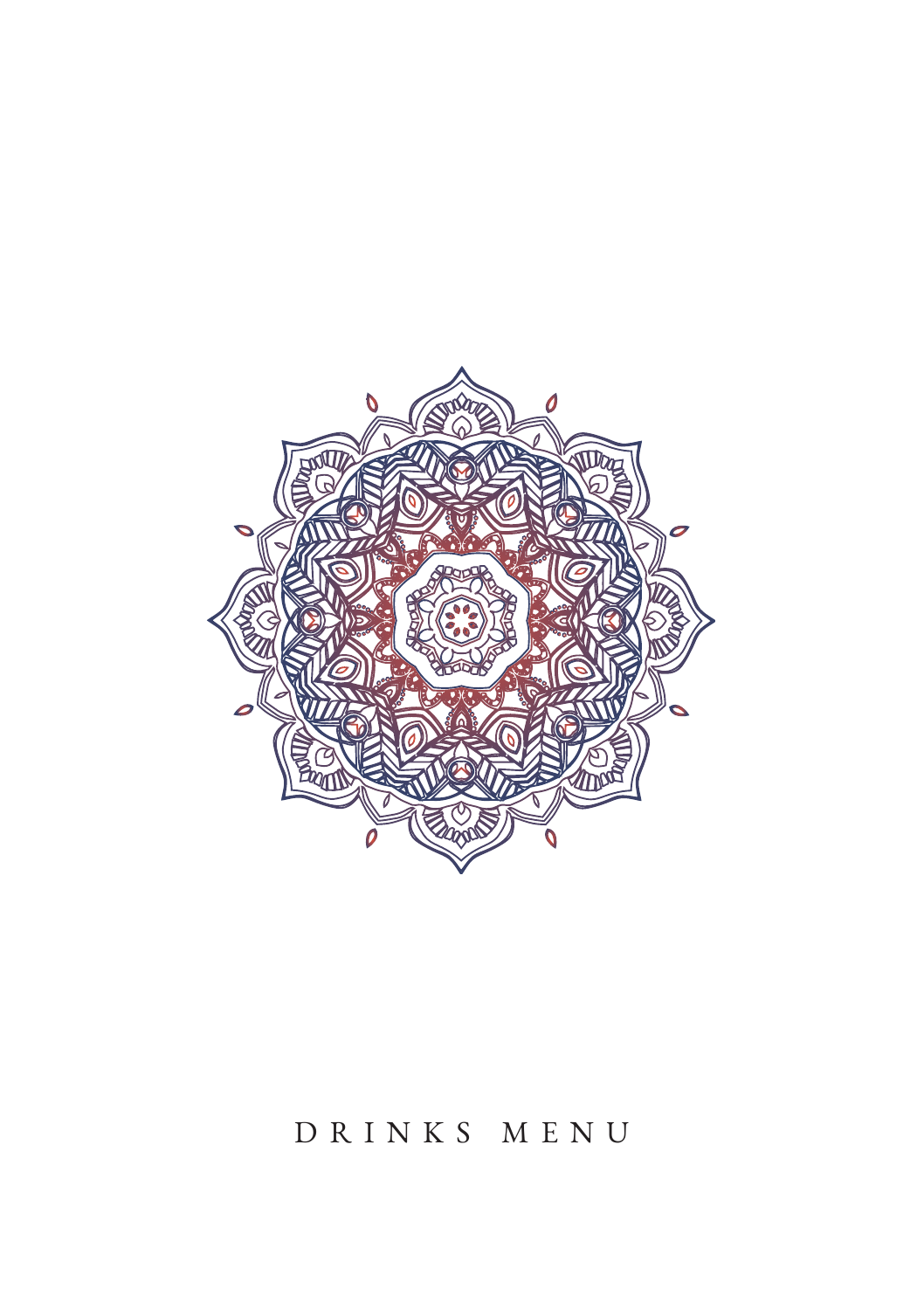# COCKTAIL

#### GULAB MARTINI £14

Vodka, Lychee liquor, Lychee juice, Lemon juice, Kahani Rose syrup

#### THE MEADOW £15

Gin, Passion fruit & Chili chutney, Passion fruit juice, Sugar syrup

#### TANDOORI ANANAS £16

Homemade spiced Five Rivers Rum, Tandoori-cooked pineapple, Pineapple juice, Lime juice, Cinnamon, Honey

#### SWEET MODHU £12

Bourbon Whiskey, Red Chili, Honey Water, Lemon Juice

### KAHANI SPRITZ £14

Fig infused Aperol, Guava puree, Supasawa, Klein Constantia wine, top up Champagne

#### THE SW1 £20

Saffron and cardamom infused Patron Silver Tequila, Cointreau, Lime juice, Fresh mint, Apple wood smoke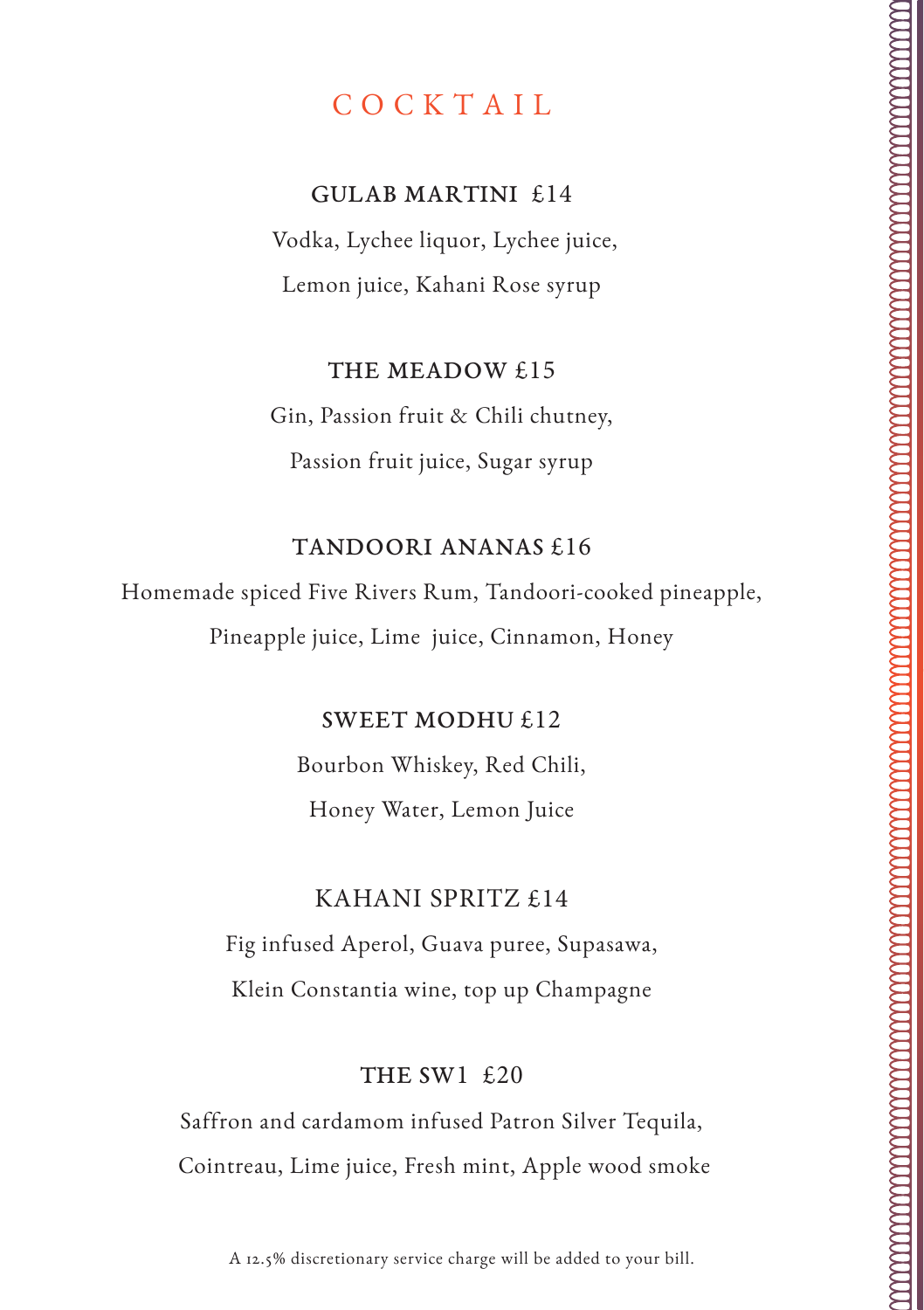# MOCKTAIL

#### PEACOCK  $f$ .9

 Orange juice, Mango juice, Lime juice, Matcha Tea syrup, Soda Water

#### SHAADEE £11

Seedlip Grove 42 Citrus, Cranberry juice, Honey-Chili water, Lemon juice, Egg white

#### ORIENTAL WIND £7

Pineapple juice, Lemon juice, Ginger syrup, Jasmine Tea, Mint leaves

#### KAHANI PASSION £6

Passion juice juice, Mango puree, Mint leaves

#### SPRING VIRGIN MOJITO £9

Ceder's Pink Rose & Hibiscus, Lime juice,Mint leaves, Lychee juice, Kahani Rose Syrup mix, Fentimans Rose Lemonade

#### LASSI £5

Traditional Indian Greek Yogurt drink Available flavours: Mango / Rose / Sweet / Salted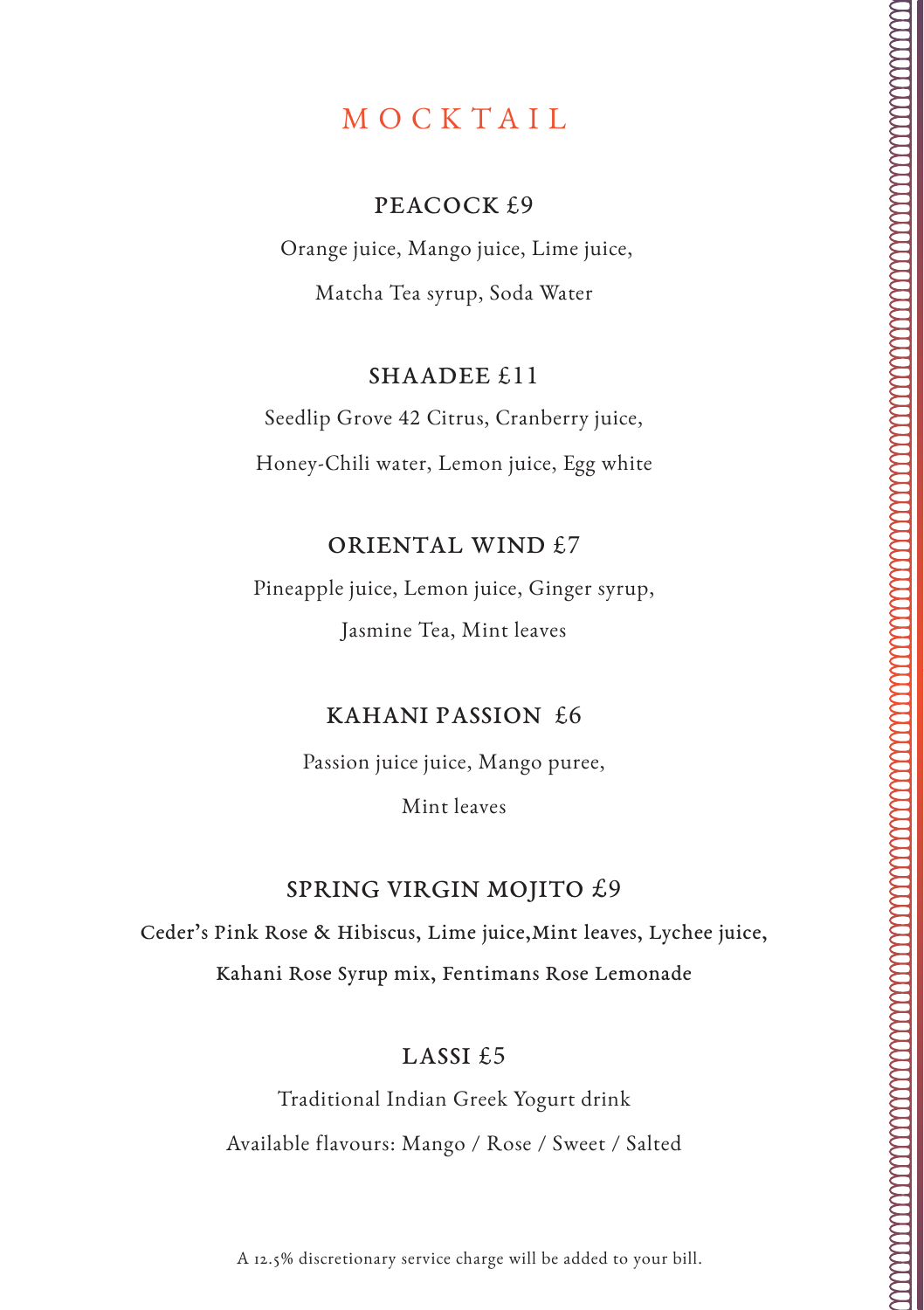# SPIRITS

## Vodka

| Beluga Gold Line              | 28 |
|-------------------------------|----|
| Belvedere                     | 11 |
| Grey Goose L'Original         | 13 |
| J.J Whitley Artisanal Russian | 7  |
| Ketel One                     | 9  |

## Gin

| Bloom Jasime & Rose          | 11 |
|------------------------------|----|
| <b>Bombay Sapphire</b>       | 9  |
| Elephant Sloe                | 14 |
| Hapusa Himalayan Dry         | 14 |
| Hendrick's                   | 11 |
| J.J. Whitley                 | 7  |
| Monkey 47                    | 18 |
| Opihr Oriental Spiced        | 10 |
| Opihr Exotic Arabian Edition | 10 |
| Tanqueray No. 10             | 14 |
| Tanqueray Sevilla Orange     | 10 |
| Zuidam Genever 5yr           | 11 |

#### Rum

| Bacardi Carta Blanca      |    |
|---------------------------|----|
| Bacardi Oakheart Spiced   | 8  |
| Bacardi Ocho Años         | 10 |
| Diplomático Mantuano      | 11 |
| Five Rivers Indian Spiced | 13 |
| Havana Club 7yr           | 10 |
| Kraken Black Spiced       | 9  |
| Plantation Gran Añejo     | 11 |
| Ron Zacapa 23yr           | 18 |

# Cachaça & Pisco

| Macchu Pisco            | 11 |
|-------------------------|----|
| Yaguara Organic Cachaca | 11 |

## Tequila

| Patron Anejo    | 17 |
|-----------------|----|
| Patron Reposado | 16 |
| Patron Silver   | 15 |

# Non-Alcoholic Spirit

| Ceder's Pink Rose & Hibiscus |  |
|------------------------------|--|
| Seedlip Grove 42 Citrus      |  |

Spirits are served in 50ml measures as standard, but they are also available in 25ml measures on request. Any mixers has an additional £2.50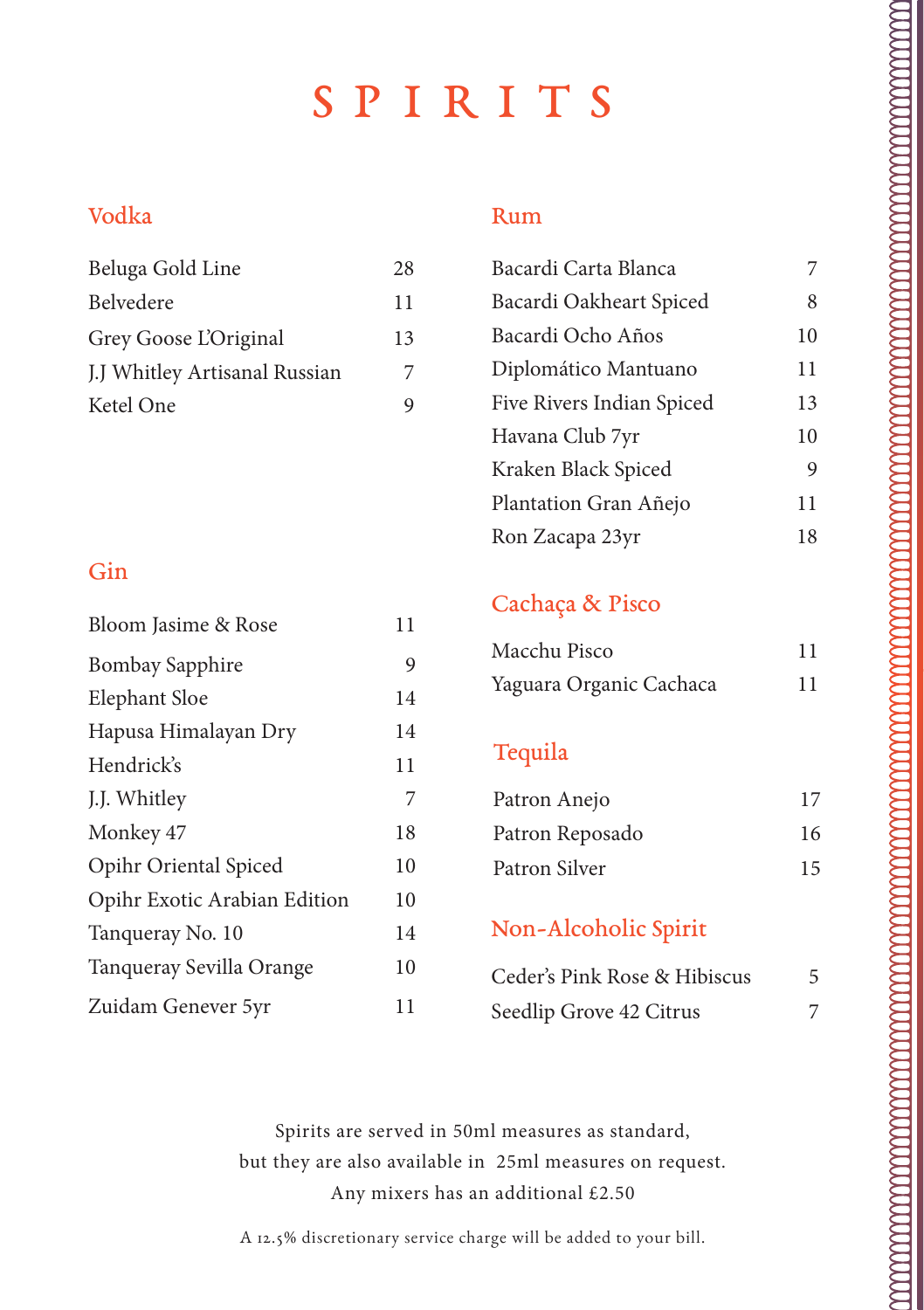| Highland Single Malt       |    | Blended & Vatted                  |    |
|----------------------------|----|-----------------------------------|----|
| Dalmore Port Wood Reserve  | 19 | Chivas Regal 12yr                 | 11 |
| Dalmore Cigar Malt         | 22 | Chivas Regal 25yr                 | 48 |
| Dalmore King Alexander III | 46 | Johnnie Walker Black Label 12yr   | 10 |
| Glenmorangie               | 12 | Johnnie Walker Blue Label         | 37 |
| Macallan 12yo              | 16 |                                   |    |
| Macallan Rare Cask         | 42 |                                   |    |
| Macallan 10yr Fine Oak     | 48 | Irish Whisky                      |    |
|                            |    | Jameson Original                  | 8  |
| Speyside Single Malt       |    | Canadian Whisky                   |    |
| Glenfiddich 12yr           | 13 | Crown Royal                       | 9  |
| Islay                      |    | Japanese Whisky                   |    |
| Ardbeg 10yr                | 15 | Suntory Yamazaki Distiller's Res. | 15 |
| Caol Ila 18yr              | 22 | Suntory Hibiki Harmony            | 20 |
| Lagavulin 16yr             | 17 |                                   |    |
|                            |    | American Whiskey                  |    |
| <b>Island</b>              |    | Jack Daniel's Old No.7 Tennessee  | 10 |
| Isle of Jura Superstition  | 13 | Maker's Mark                      | 10 |
| Talisker 10yr              | 14 | Woodford Reserve Bourbon          | 12 |
|                            |    | Wild Turkey Rye                   | 12 |
| Scotch Whisky Single Grain |    | Indian Whisky                     |    |
| Haig Club                  | 14 | Amrut Single Malt Cask Strenght   | 16 |

Spirits are served in 50ml measures as standard, but they are also available in 25ml measures on request. Any mixers has an additional £2.50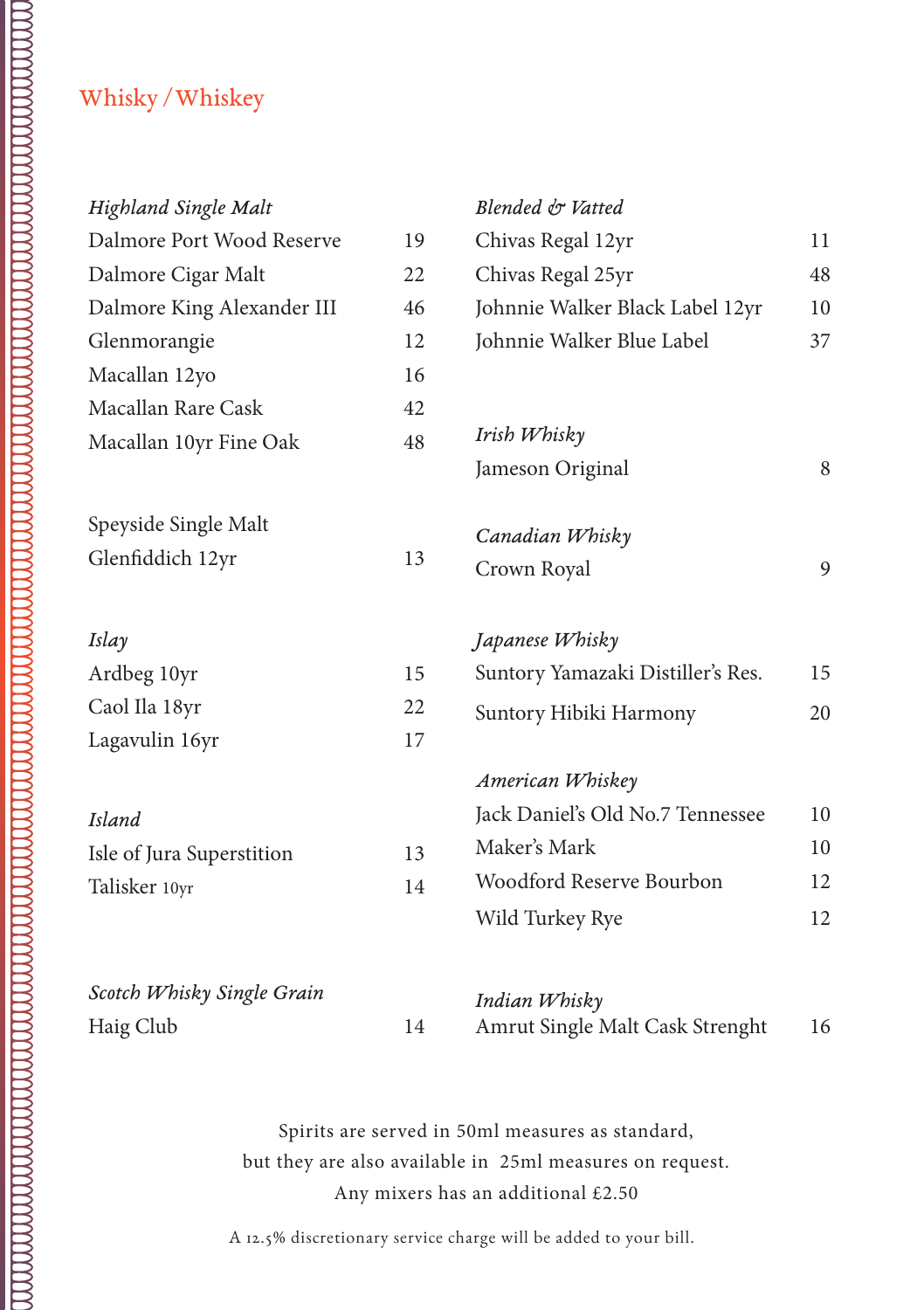#### Liqueur & Vermouth

| Antica Formula Carpano  | 8  |
|-------------------------|----|
| Amaretto Disaronno      | 9  |
| Aperol                  | 7  |
| Apple Sourz             | 8  |
| <b>Baileys Original</b> | 8  |
| Bénédictine             | 9  |
| Campari                 | 8  |
| Chambord                | 9  |
| Cocchi Americano        | 10 |
| Cointreau               | 8  |
| Drambuie                | 9  |
| <b>Grand Marnier</b>    | 10 |
| Italicus                | 10 |
| Kwai Feh Lychee         | 12 |
| Kummel                  | 9  |
| Lillet Blanc            | 10 |
| Luxardo Sambuca         | 9  |
| Noilly Prat             | 9  |
| Manchino Bianco         | 10 |
| Martini Riserva Ambrato | 9  |

| Martini Riserva Spec. Rubino    | Q  |
|---------------------------------|----|
| Meletti Limoncello              | 9  |
| Pernod                          | 9  |
| Picon Amer                      | 9  |
| Pimm's No.1 Cup                 | 10 |
| Tia Maria                       | 8  |
| Teichenne Butterscotch Schnapps | 9  |
| Teichenne Strawberry Schnapps   | 9  |
| Velvet Falernum                 |    |

Cognac & Armagnac Baron de Sigognac VSOP Armagnac 12 Courvoisier VSOP 13 Delmain XO Pale & Dry Cognac 18 Hennessy XO Cognac 39

Calvados Boulard Calvados Pays d' Auge 12 Chateau du Breuil Calvados 15yr 19

Spirits are served in 50ml measures as standard, but they are also available in 25ml measures on request. Any mixers has an additional £2.50